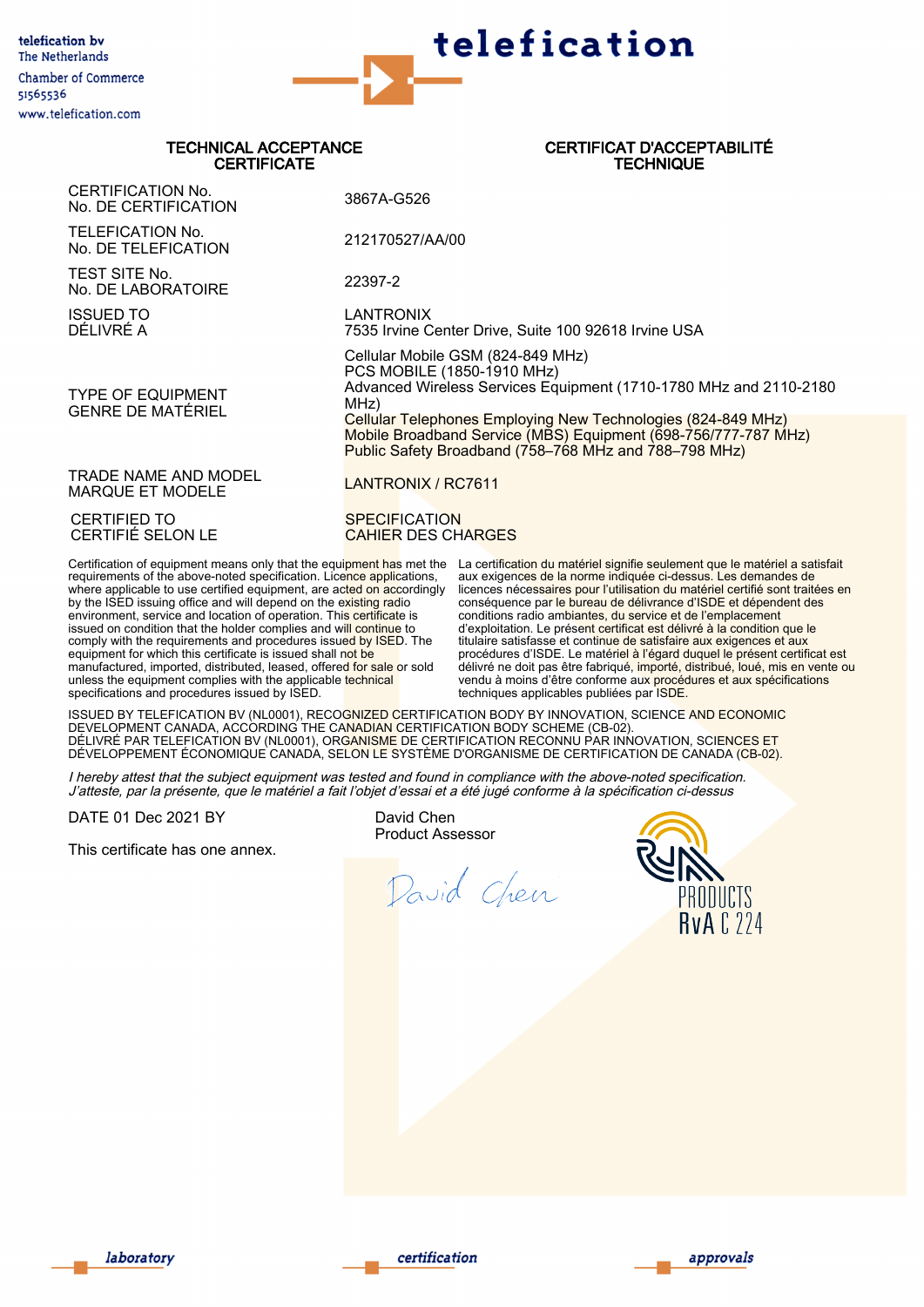

TEST REPORTS RAPPORTAGE DE TEST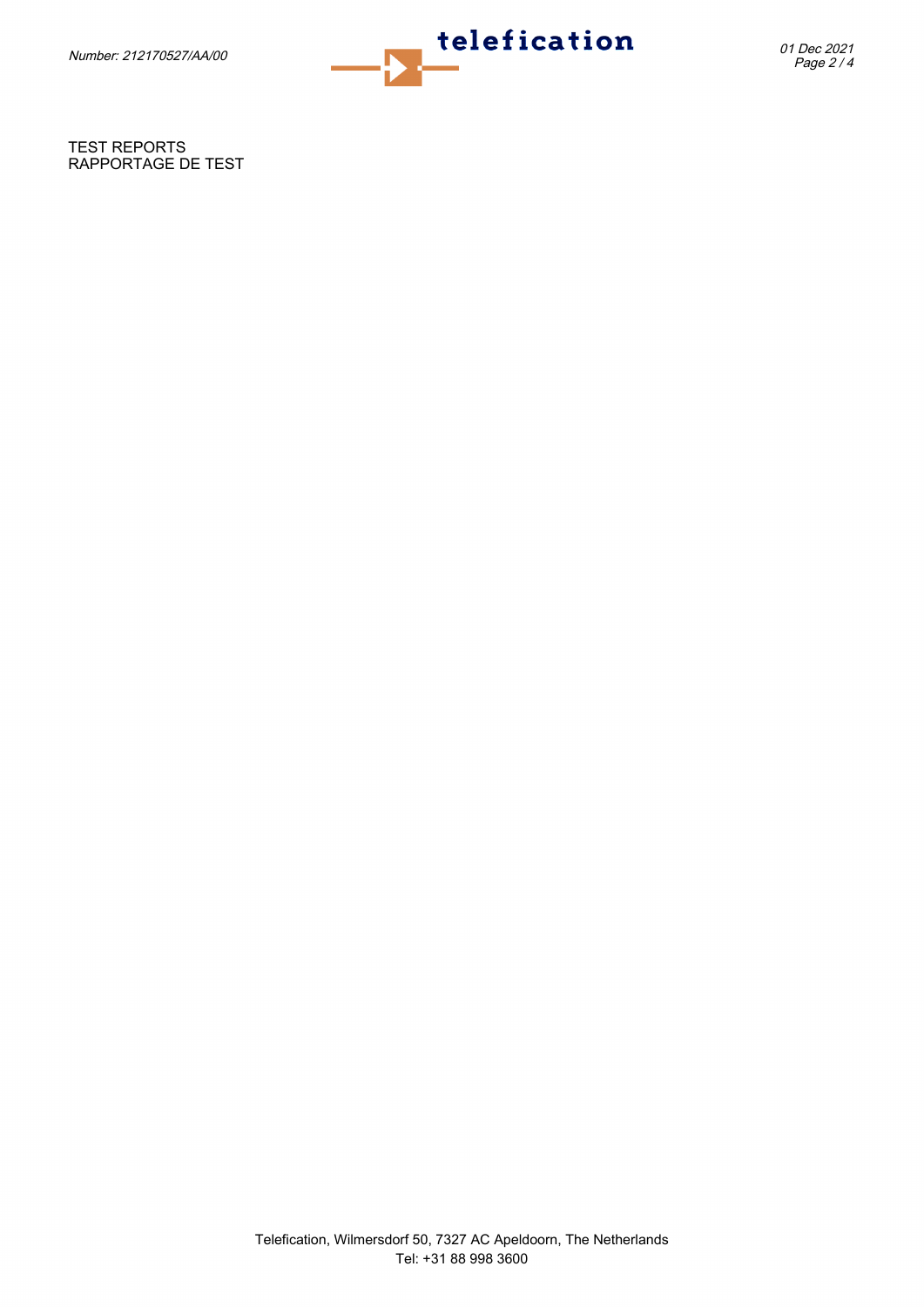

| FREQUENCY RANGE BANDE DE<br><b>FRÉQUENCES</b> | <b>EMISSION DESIGNATION</b><br><b>DESIGNATION D'ÉMISSION</b> | R.F. POWER RATING<br>PUISSANCE NOMINALE H.F. |
|-----------------------------------------------|--------------------------------------------------------------|----------------------------------------------|
| 1850-1910 MHz                                 | 8M93G7D                                                      | 0.229 W                                      |
| 1850-1910 MHz                                 | 17M8G7D                                                      | 0.222 W                                      |
| 1850-1910 MHz                                 | 17M9W7D                                                      | 0.202 W                                      |
| 1710-1755 MHz                                 | 1M10G7D                                                      | 0.214 W                                      |
| 1710-1755 MHz                                 | 17M8G7D                                                      | 0.211 W                                      |
| 1710-1755 MHz                                 | 17M8W7D                                                      | 0.189 W                                      |
| 824-849 MHz                                   | 8M93G7D                                                      | 0.228 W                                      |
| 824-849 MHz                                   | 4M49W7D                                                      | 0.199 W                                      |
| 824-849 MHz                                   | 8M93W7D                                                      | 0.199 W                                      |
| 699-716 MHz                                   | 2M69G7D                                                      | 0.215 W                                      |
| 699-716 MHz                                   | 8M94G7D                                                      | 0.213 W                                      |
| 699-716 MHz                                   | 8M96W7D                                                      | 0.193 W                                      |
| 777-787 MHz                                   | 8M91G7D                                                      | 0.217 W                                      |
| 777-787 MHz                                   | 4M47W7D                                                      | 0.189 W                                      |
| 777-787 MHz                                   | 8M90W7D                                                      | 0.179 W                                      |
| 788-798 MHz                                   | 4M51G7D                                                      | 0.181 W                                      |
| 788-798 MHz                                   | 8M98G7D                                                      | 0.177 W                                      |
| 788-798 MHz                                   | 8M96W7D                                                      | 0.138 W                                      |
| 1850-1915 MHz                                 | 8M94G7D                                                      | 0.229 W                                      |
| 1850-1915 MHz                                 | 17M9G7D                                                      | 0.225 W                                      |
| 1850-1915 MHz                                 | 4M48W7D                                                      | 0.196 W                                      |
| 1850-1915 MHz                                 | 17M9W7D                                                      | 0.194 W                                      |
| 824-849 MHz                                   | 8M92G7D                                                      | 0.236 W                                      |
| 824-849 MHz                                   | 13M4G7D                                                      | 0.217 W                                      |
| 824-849 MHz                                   | 4M49W7D                                                      | 0.194 W                                      |
| 824-849 MHz                                   | 13M4W7D                                                      | 0.181 W                                      |
| 1710-1780 MHz                                 | 1M10G7D                                                      | 0.215 W                                      |
| 1710-1780 MHz                                 | 17M8G7D                                                      | 0.206 W                                      |
| 1710-1780 MHz                                 | 17M9W7D                                                      | 0.181 W                                      |
| 663-698 MHz                                   | 8M93G7D                                                      | 0.221 W                                      |
| 663-698 MHz                                   | 17M9G7D                                                      | 0.219 W                                      |
| 663-698 MHz                                   | 17M8W7D                                                      | 0.193 W                                      |